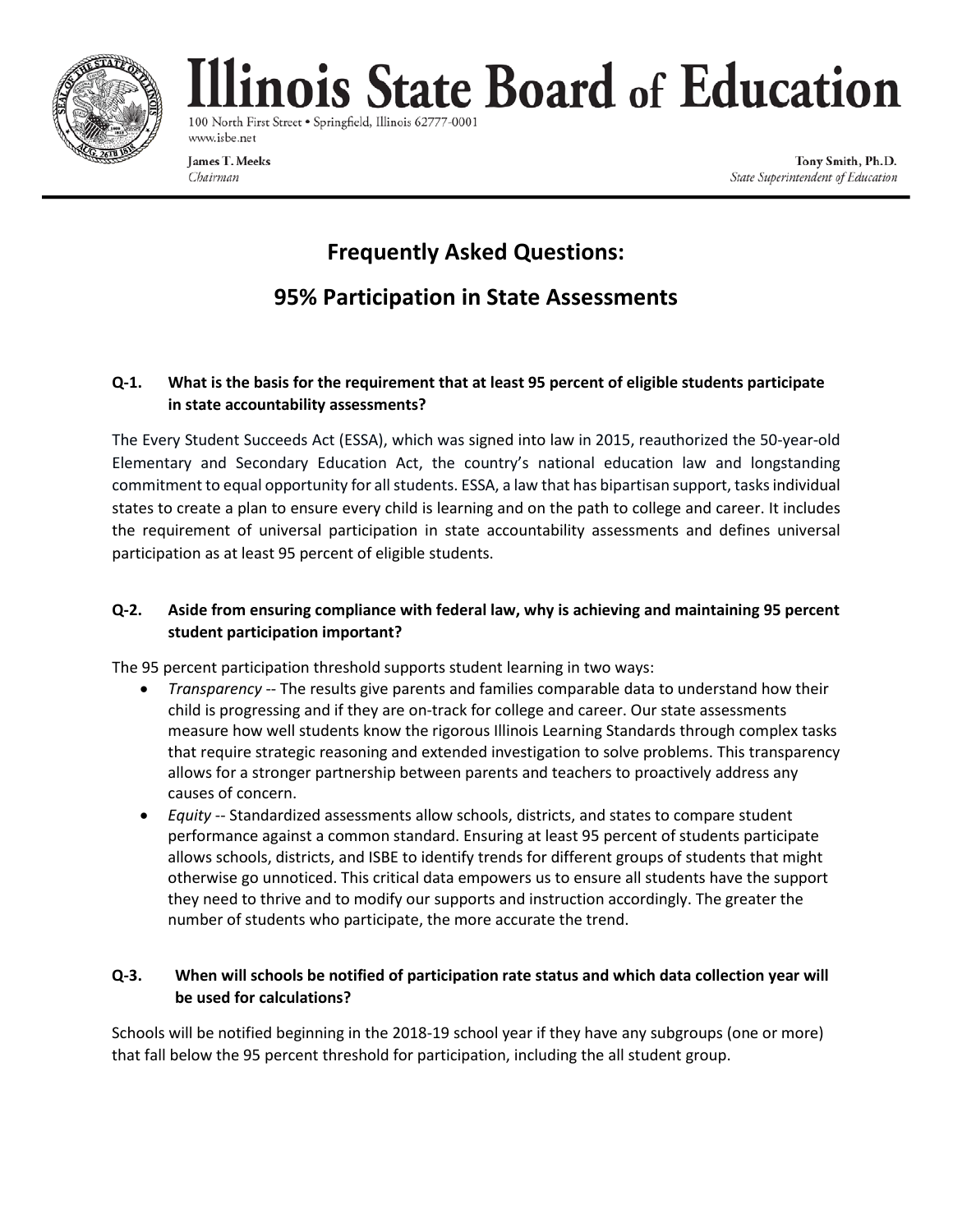The three consecutive years of data used for identification of schools for Targeted Supports and Interventions will be spring 2018, 2019, and 2020 participation data for identification in the 2020-21 school year.

#### **Q-4. What assessments are subject to the 95 percent participation rate?**

Per ESSA, participation rates on the English language arts (ELA) and mathematics assessments, both the regular and alternate versions, will be used to identify schools for Targeted Supports and Interventions. The assessments identified below will factor into a participation rate for each subject and for each school, district, and the state.

| <b>Grades Tested</b> | <b>Assessments Used in 2018</b> |  |
|----------------------|---------------------------------|--|
| 3-8                  | PARCC, DLM-AA                   |  |
|                      | SAT and DLM-AA                  |  |

These assessments have and will continue to improve over time. with any future changes representing improvements in content and usability for teachers, administrators, and parents/caregivers. Given that all state accountability assessments must align to the state's academic learning standards, the level of rigor and expectations should not change drastically from year to year to maintain stability for comparability.

Each student is required to take only one ELA and math assessment per grade level and is counted once per subject. Participation in ELA and math are calculated separately to account for the fact that there are a very small number of students who are only required to take one subject (i.e., homeschool students who receive instruction in just math or English).

Students who take the Dynamic Learning Maps Alternate Assessment (DLM-AA) and choose to take the regular assessment as well (e.g., because they would like to benefit from the free college entrance exam) would receive scores from both exams, but would only count once for participation.

The participation of every student counts toward multiple student groups, including the all student group, gender groups, racial/ethnic groups, as well as English Learners, students with disabilities, and low-income groups.

Participation is calculated by taking the number of students in each subject area (ELA/math) who have scores across all ELA or math assessments for all grade levels served in the school, district, or state. That number is divided by the number of students who tested, or 95 percent of the number of students who should have tested, whichever is larger. Students who were in the hospital, in a locked facility, or whose scores were suppressed for reasons that do not impact participation (e.g., a test irregularity or documentable processing error on the part of the vendor) are dropped from both the numerator and the denominator.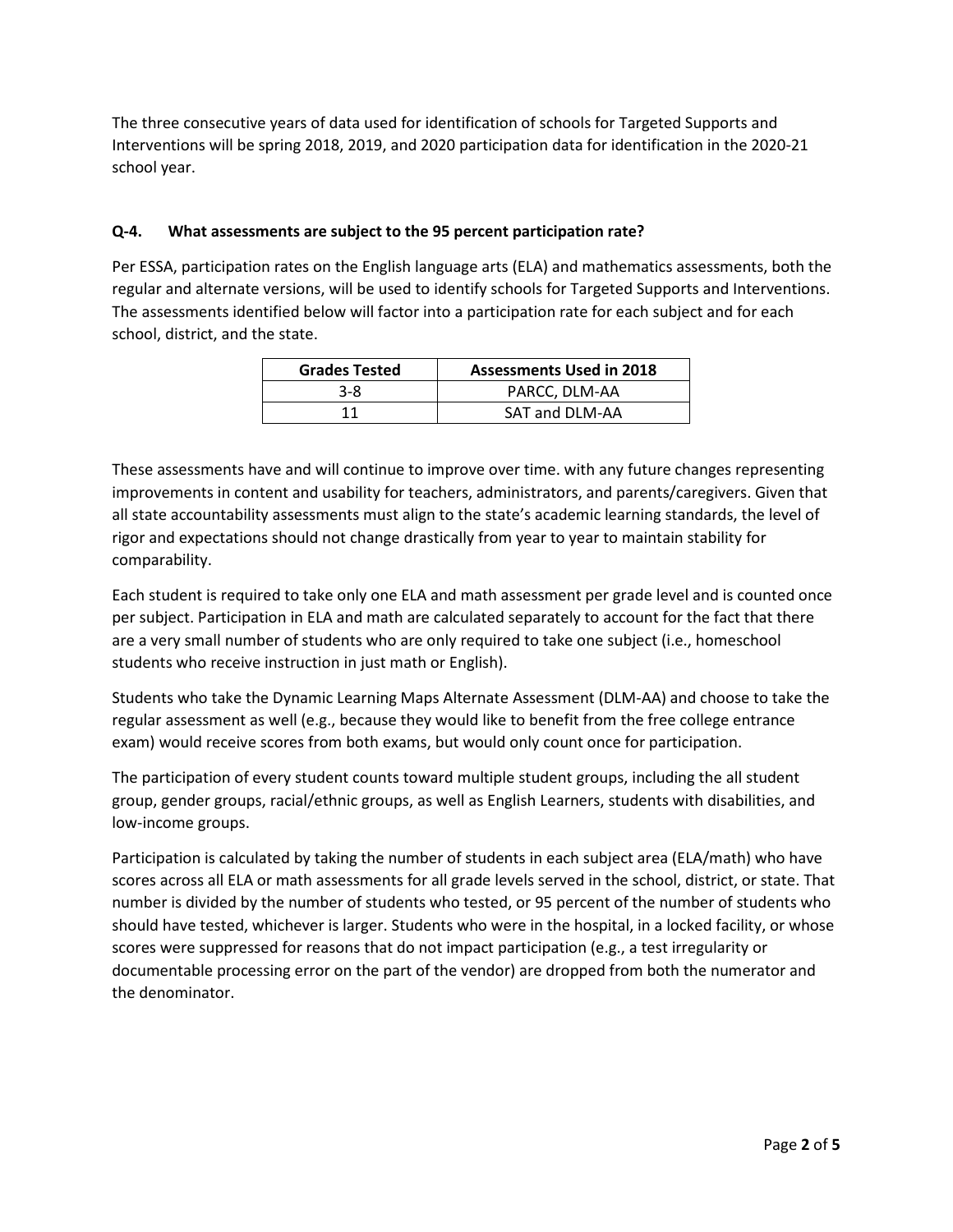#### **Q-5. What is the practical impact of students opting out of state assessments?**

The goal is to achieve equity and obtain transparent data for families and educators, so opting out of state assessments jeopardizes the accuracy of student learning data and the ability to utilize that data in support of all students. A single student opting out reduces the data educators have to design appropriate supports for a specific child. Additionally, the lower the participation rate in a school or district, the less likely educators will have an accurate data picture to provide needed supports for the whole school, impacting all students.

## **Q-6. What are the impacts that opting out may have on school and district accountability? Does opting out negatively affect the whole school's "success rate" on the assessment (i.e., does opting out lower the percentage of students who meet or exceed standards)?**

Per Illinois' ESSA Plan, a school cannot receive the Tier I highest summative designation when it has less than 95 percent eligible student participation for three consecutive years. In addition, ESSA directly incorporates the 95 percent participation threshold into the calculation of proficiency rates for the purposes of accountability. This proficiency rate impacts schools' interim progress measurements and tier designations. The denominator for calculating proficiency for the purposes of accountability is the higher of 95 percent OR the school's actual participation rate. A larger denominator with the same numerator will result in a lower proficiency rate.

Starting in 2018, the percent of students who are proficient will now be calculated two ways. Historically, percent proficient was calculated by taking the number of students who meet or exceed standards and dividing that by the number of students who took the test. In 2018, ISBE will also calculate percent proficient as the number of students who meet or exceed standards, divided by either by the number of students who took the test OR 95 percent of all students who should have tested, whichever is larger.

To illustrate, consider two schools:

- o **School A** has 100 students, of which 97 participated in the state assessment, and 40 were designated as proficient or higher. School A's proficiency rate would be 41.2 percent, the result of dividing 40 proficient students by 97 participants.
- o **School B** has 100 students, of which only 50 participated in the state assessment, and 21 were designated as proficient and higher. School B will have two proficiency rates. The first would be 42.0 percent, the result of dividing 21 proficient students by 50 participants. The second, which would be used for accountability and measuring interim progress, would be 22.1 percent, the result of dividing 21 proficient students by the minimum participation threshold of 95.

#### **Q-7. Will our school automatically receive the "underperforming school" designation if we have a participation rate of less than 95 percent?**

No. Schools that do not meet the 95 percent threshold for one or more student groups will not automatically received receive the "underperforming school" designation. If for three consecutive years a school does not meet the threshold for one or more student groups, they will be notified that they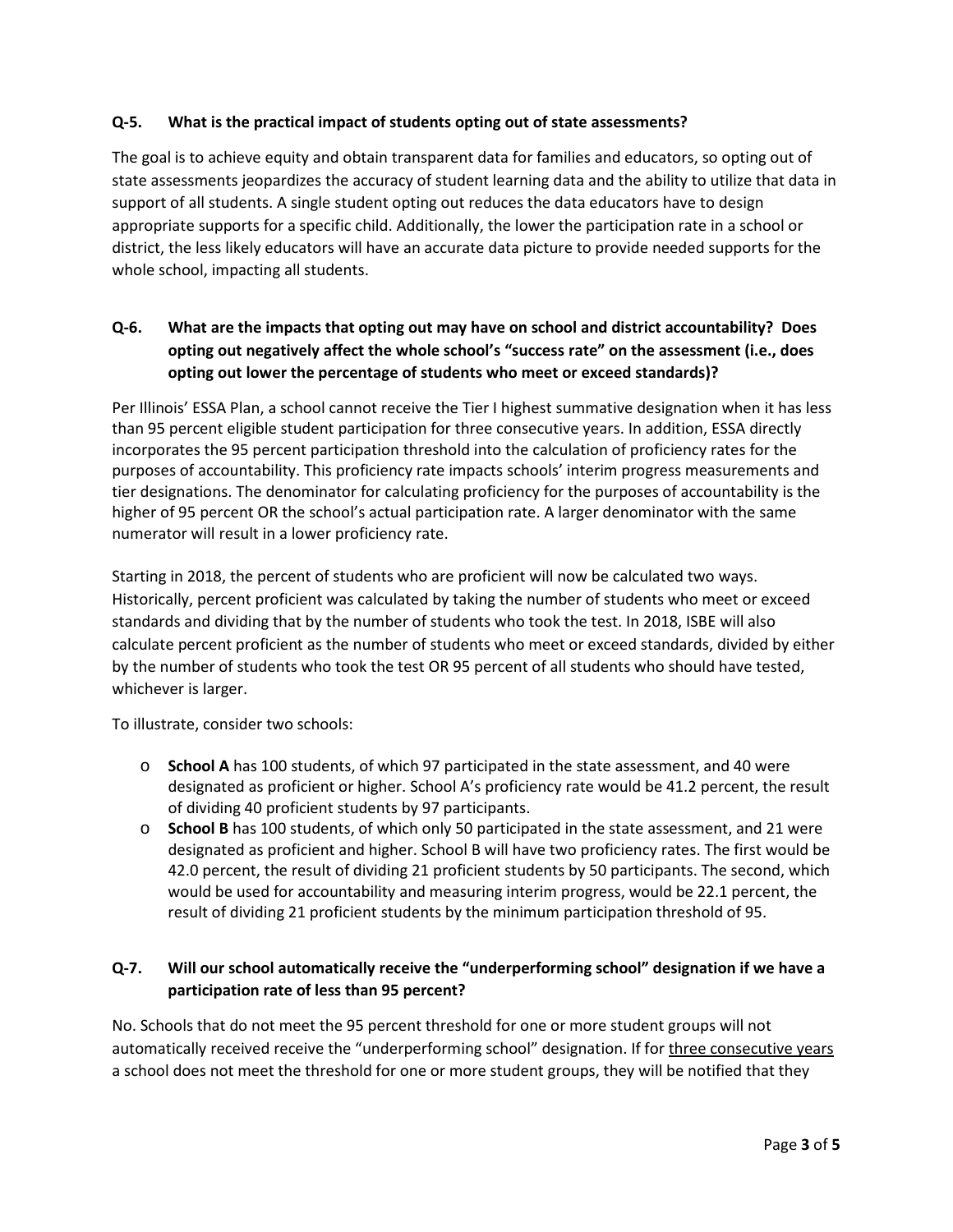have a "consistently underperforming" student group. This would make that school eligible for Targeted Support and Interventions and the school would then need to implement a Targeted Improvement Plan.

## **Q-8. How will a Tier III or Tier IV designation or having a "consistently underperforming" student group affect our funding and supports?**

Schools in Tier III or with a "consistently underperforming" student group will have to develop a Targeted Improvement Plan in partnership with their district and implement corrective measures to address the issue. This may take time and resources.

Schools creating Targeted Improvement Plans are encouraged to access supports through IL-EMPOWER, as well as technical assistance and resources such as toolkits. If, after three years, a school still has one or more subgroups that fail to meet the 95 percent threshold for participation, the school will be identified for Targeted Support and Interventions. A school identified for support will develop a Comprehensive Improvement Plan, which the school district and ISBE must approve. The Comprehensive Improvement Plan will still allow for considerable district and school discretion over specific corrective measures.

#### **Q-9. What are "corrective measures" addressing the issue and what supports are available from ISBE?**

ISBE will consider the size and patterns of the school and subgroups that caused the school to be identified and then provide differentiated supports and craft guidance accordingly in the proposed intervention plans.

| <b>95% Participation Status</b>                   | <b>Actions</b>                                                                                                                                                                                                                                                                                                                                                              |                                                         |  |
|---------------------------------------------------|-----------------------------------------------------------------------------------------------------------------------------------------------------------------------------------------------------------------------------------------------------------------------------------------------------------------------------------------------------------------------------|---------------------------------------------------------|--|
| Year 1 2018-19 (spring 2018<br>participation)     | Notification of 1 or more subgroups below 95%. ISBE to<br>provide general support (e.g., toolkit).                                                                                                                                                                                                                                                                          |                                                         |  |
| Year 2 2019-20 (spring 2019<br>participation)     | Notification of 2 <sup>nd</sup> year with 1 or more subgroups below 95%.<br>School connected to a peer mentor.                                                                                                                                                                                                                                                              |                                                         |  |
| Year 3 2020-21 (spring 2020)<br>participation)    | Notification of status as a school needing Targeted Supports<br>and Interventions (TSI).<br>The school must create an ESSA plan to address the<br>$\bullet$<br>issue.<br>The district must approve the plan and monitor<br>$\bullet$<br>implementation.<br>The school may exit TSI status once all student<br>$\bullet$<br>demographic groups are above the 95 % threshold. |                                                         |  |
| TSI Year 1 2021-22 (spring 2021<br>participation) | School implements its TSI plan.                                                                                                                                                                                                                                                                                                                                             |                                                         |  |
|                                                   | If All Groups Above 95%<br>School exits TSI status.                                                                                                                                                                                                                                                                                                                         | If Groups Still Below 95%<br>School retains TSI status. |  |

The corrective measures in a school and district's Targeted Improvement Plan may be whatever supports and methods best improve assessment participation in their particular school.